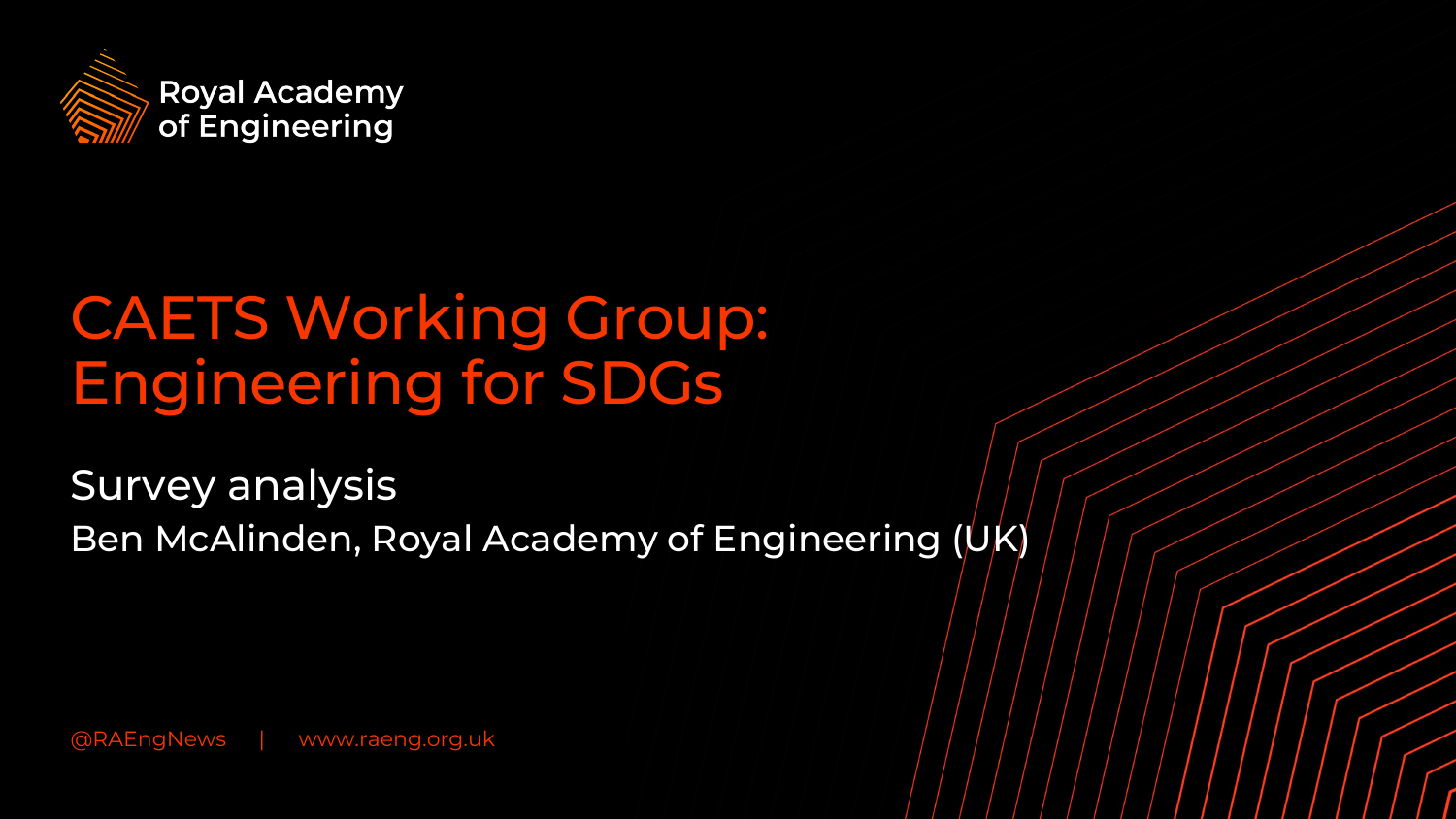



# Survey – June 2021

- We surveyed CAETS academies about their sustainability activities, particularly their experiences of communicating with and influencing political actors.
- Of 31 member academies, 17 responded to the survey and 2 offered email responses.
- The survey data reveals how academies engage with sustainability as a topic; the nature and extent to which they engage with political actors; and their practical experiences of doing so.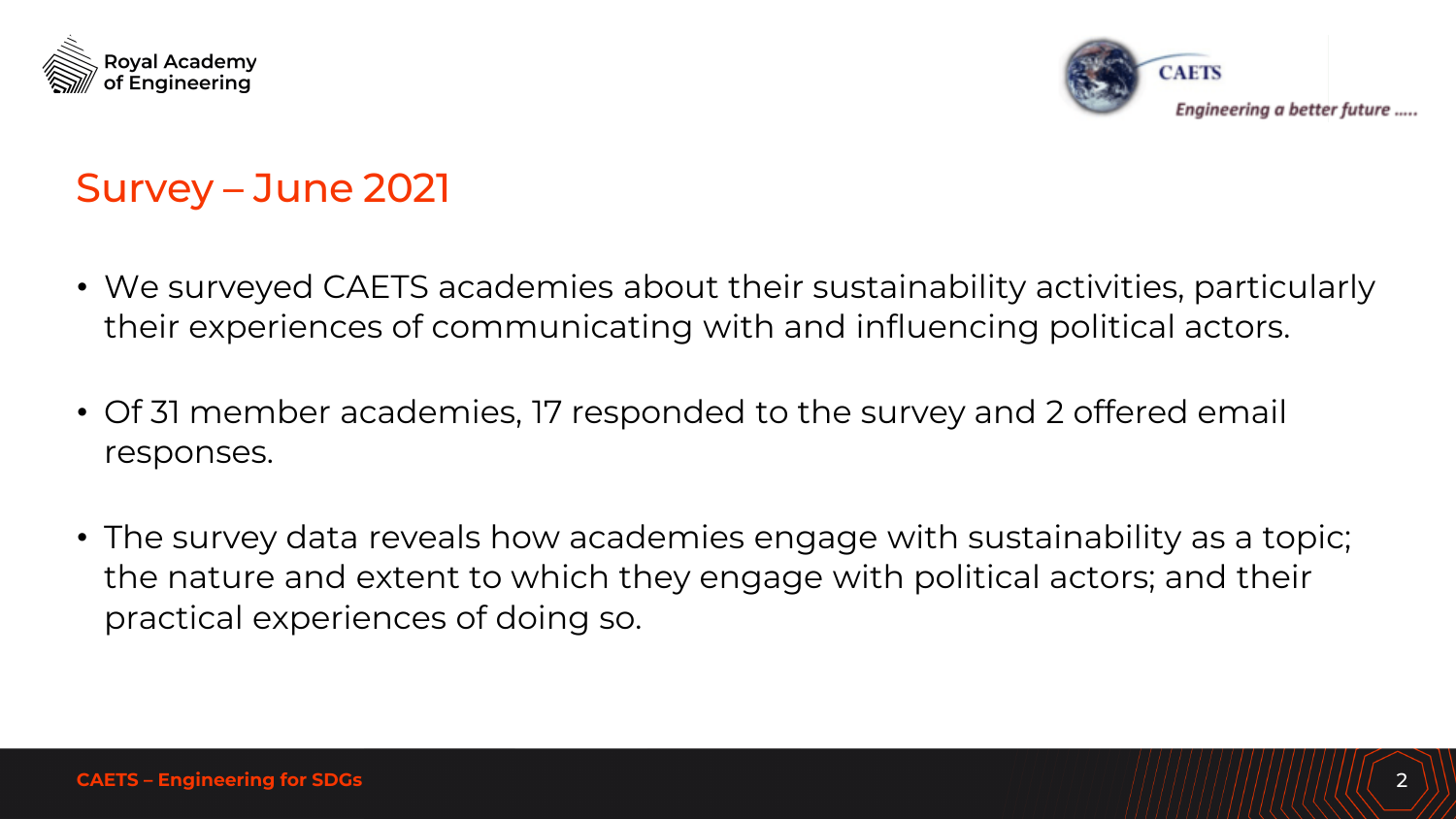



### Academies' focus on sustainability

- A range of definitions of "sustainability". Several relate closely to UN, and several consider sustainability in the context of social and economic factors.
- The majority (16 of 19) are currently focusing on sustainability as a topic.
- Most of the 16 see sustainability as an integrated element of other areas, and most said that the topic of sustainability is a high priority for their academy.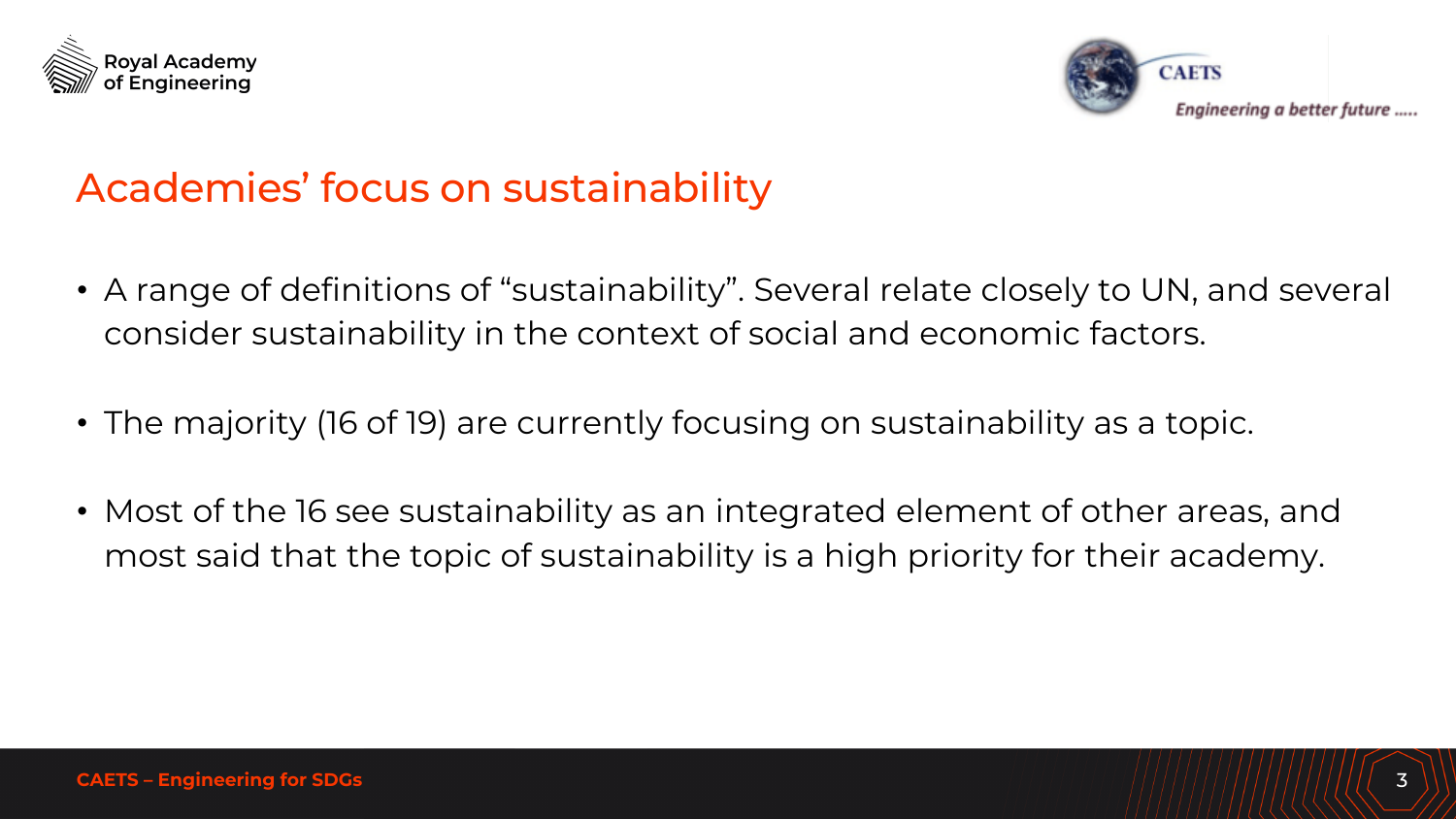



## Academies and sustainability policies

- 13 of the 19 responders said that they have attempted to communicate with or influence political actors on sustainability issues during the past three years.
- The level of current influence on sustainability policies varies widely.

**OPPORTUNITY:** Knowledge sharing between CAETS academies to help those with weak influence gain more traction.

- 5 academies have a statutory role to provide advice to govt/political actors.
- All academies that responded said that their national administration has set a target for reaching net zero emissions.

**OPPORTUNITY:** CAETS academies could play a valuable role helping their governments achieve their net zero target.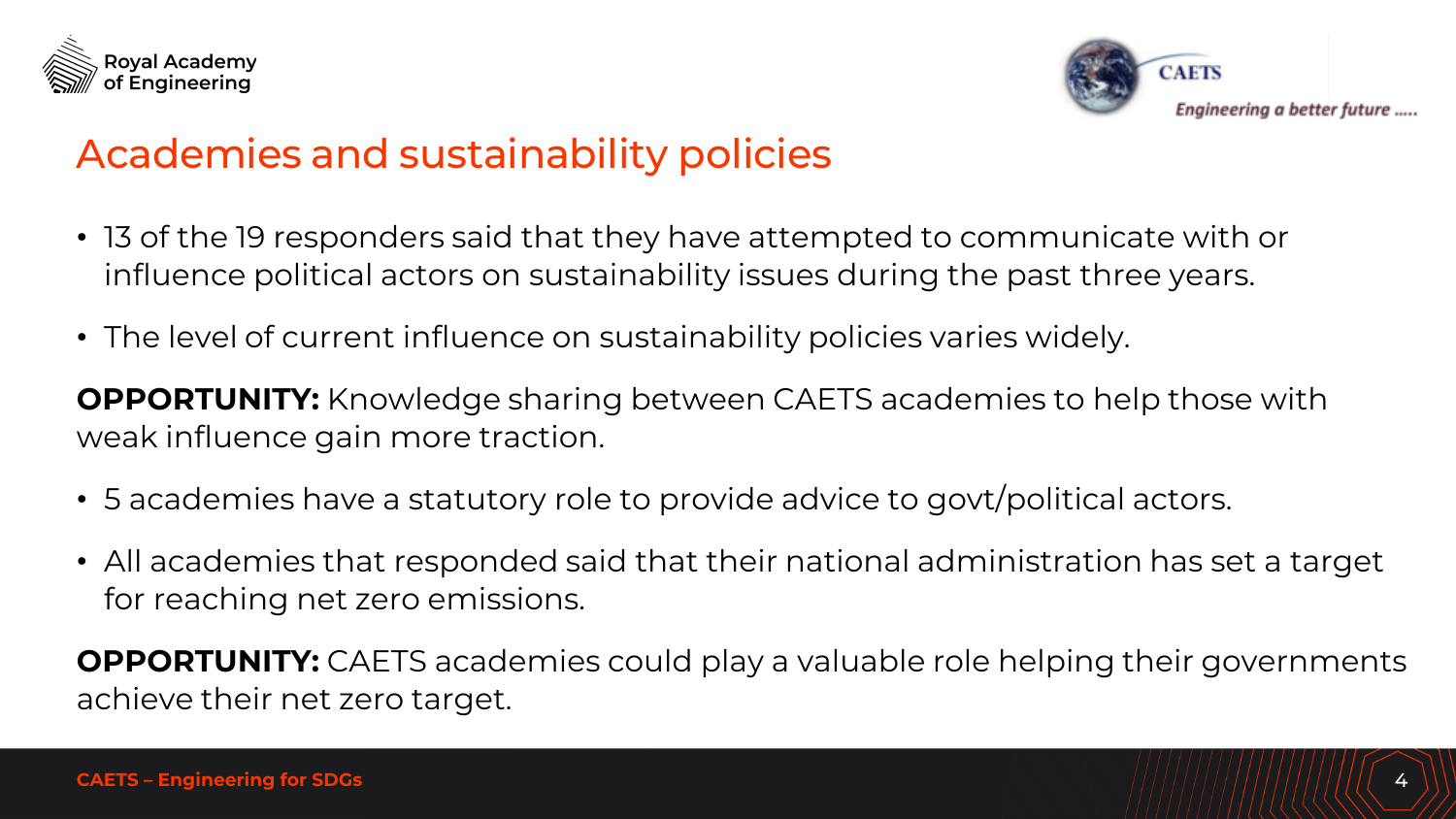



# Sustainability topics

- Broad range common ones are climate change, clean energy, electric vehicles, circular economy/zero waste, green plans.
- Several academies actively engaging with political actors about net zero issues highlighting risks, opportunities, solutions, decision pathways, how to navigate complexity etc.

**OPPORTUNITY:** Promote value of engineering advice to enable further engagement/support on net zero; knowledge exchange on approaches to specific topics

- A request from Uruguay ANIU looking to set up a Climate Change Committee to assess Uruguayan concerns including CH4 emissions, genetic developments in agriculture and forestry to increase resilience, electric vehicles, etc.
- ANIU would like to connect with other CAETS academies working on these areas.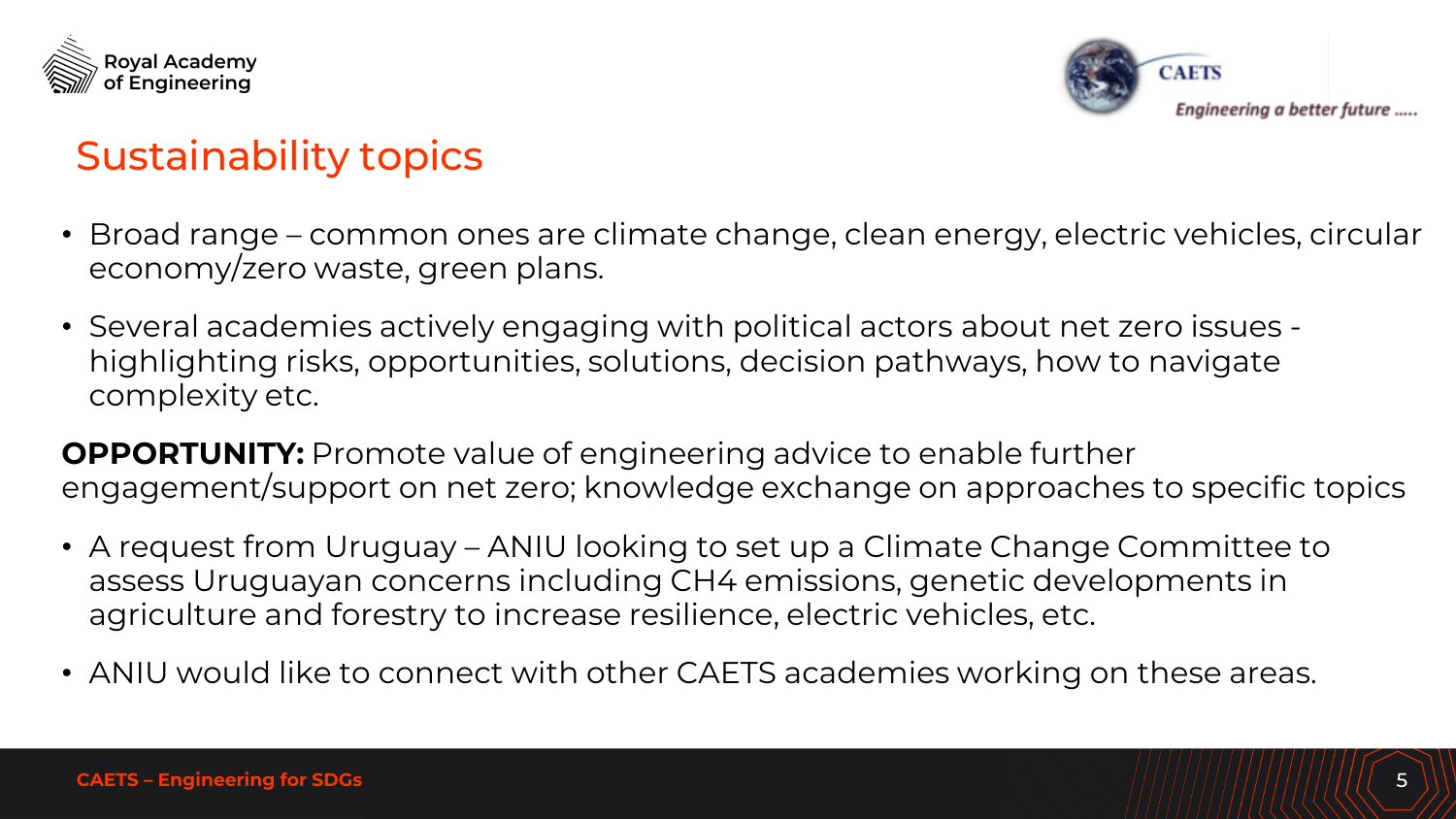



# How do academies communicate/influence?

- 1. Inviting political actors to public-facing events
- 2. Publishing policy recommendations via reports or briefings
- 3. Responding to government consultations
- 4. Inviting political actors to private meetings
- 5. Social media activity
- 6. Writing to political actors (e.g. by letter or email)
- Those with strong influence tend to take a multi-faceted approach

**OPPORTUNITY:** Share best practice/case studies on how to do these things successfully?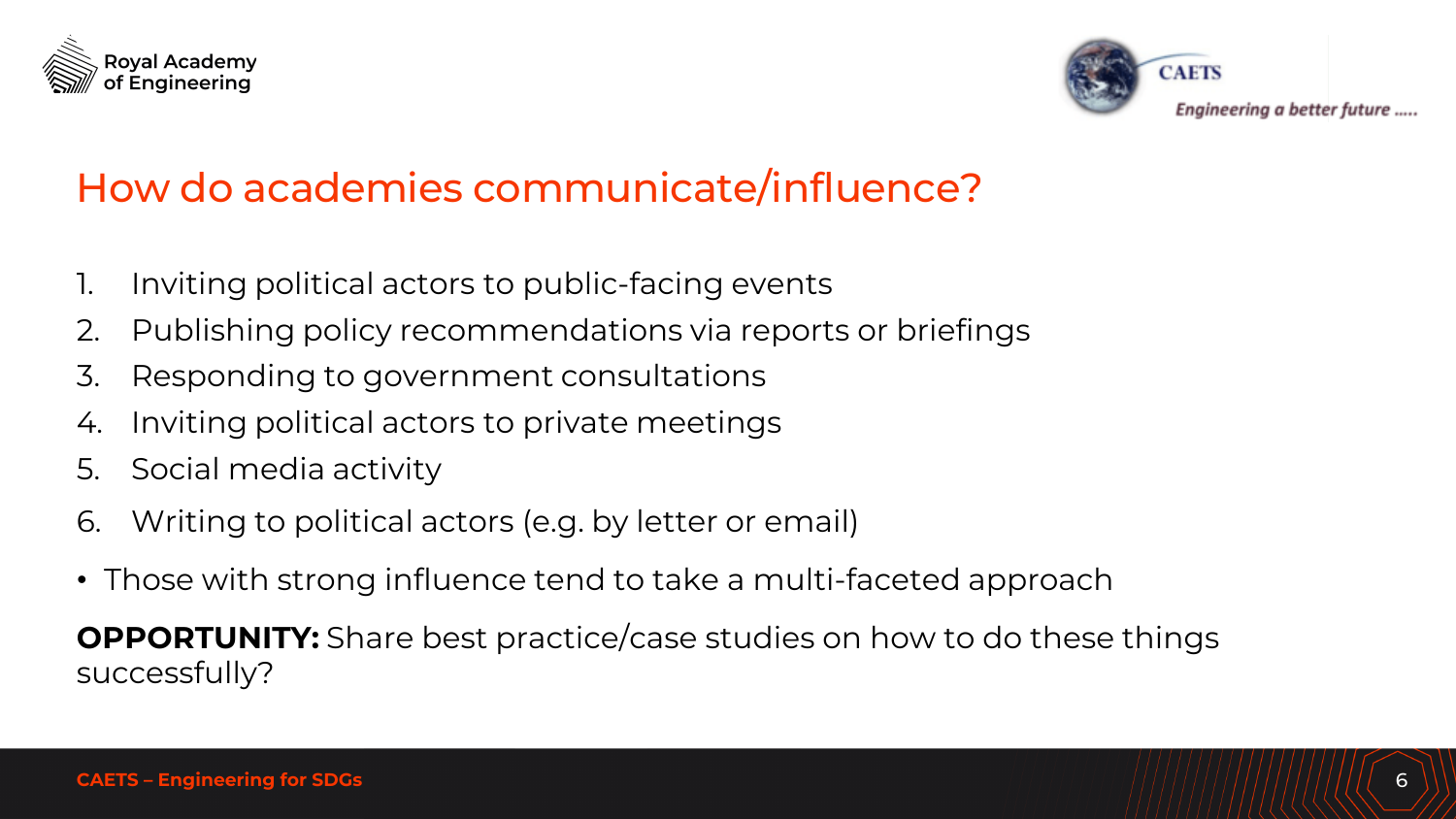



# Tips, tactics, principles

- Independent and transparent advice to build trust
- Articulating challenges and achievable solutions
- Aligning recommendations with politicians' wider agenda
- Concise reports, short briefings, small number of recommendations
- Meeting policymakers/politicians before and/or after publishing a report
- Continuous communication; pressing for Ministerial engagement
- Repetition of same messages through various channels
- Having set advisory guidelines to follow
- Academy prestige/reputation

**OPPORTUNITY:** Create a "how to" resource to guide academies, including specific outcomes that these approaches have led to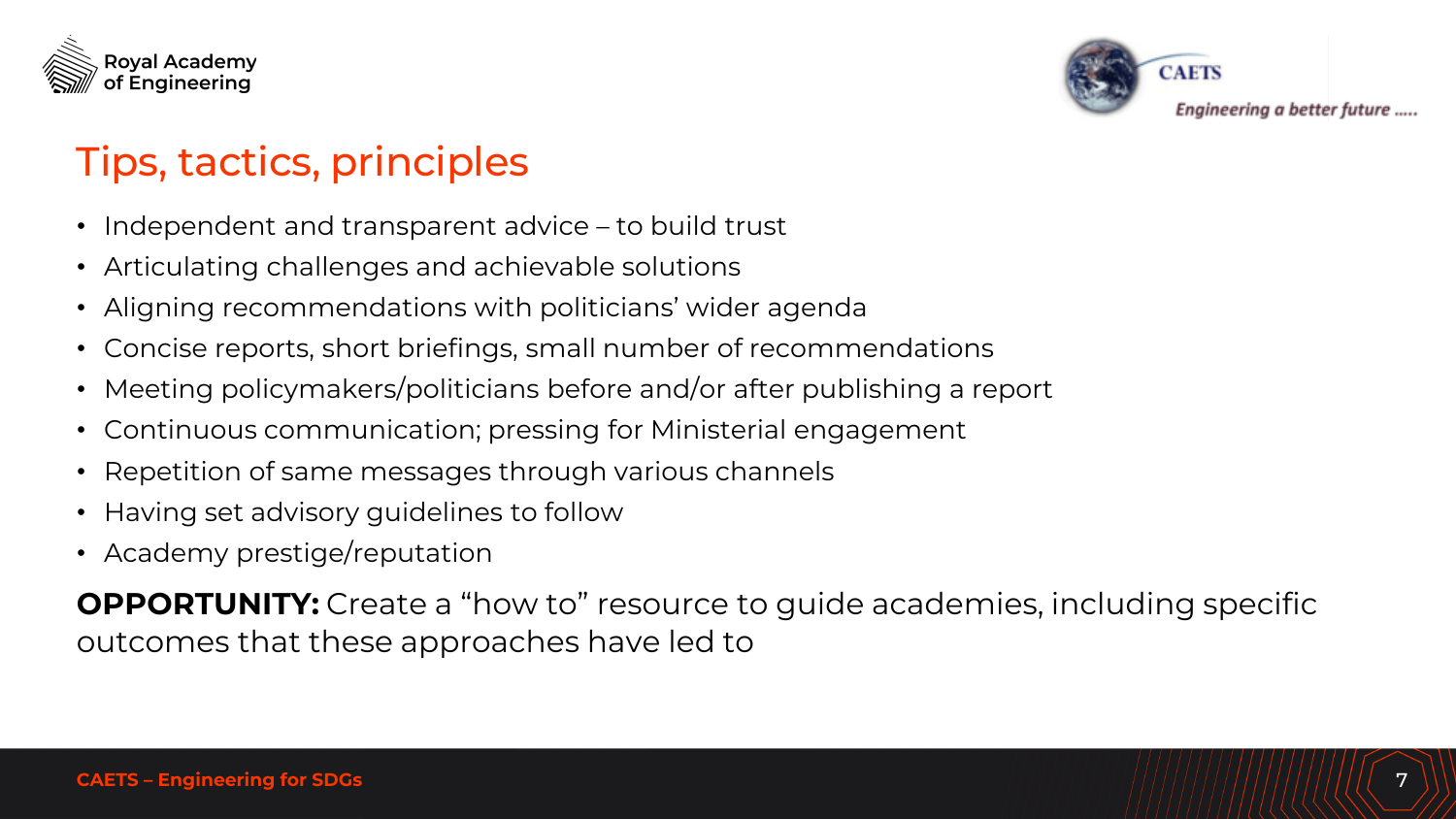



# Challenges when communicating/influencing

- Lack of resource e.g. capability to create a strategic communication plan
- Gaining traction and visibility in a crowded arena
- Lack of government/political recognition of sustainability issues
- Getting senior government officials to engage with the academy
- Time required to build academy profile and reputation
- Maintaining a contact network in face of government re-organisations and political churn
- Political actors with personal agendas

**OPPORTUNITY:** Outline approaches to overcoming challenges to boost academies' approaches to getting traction and influence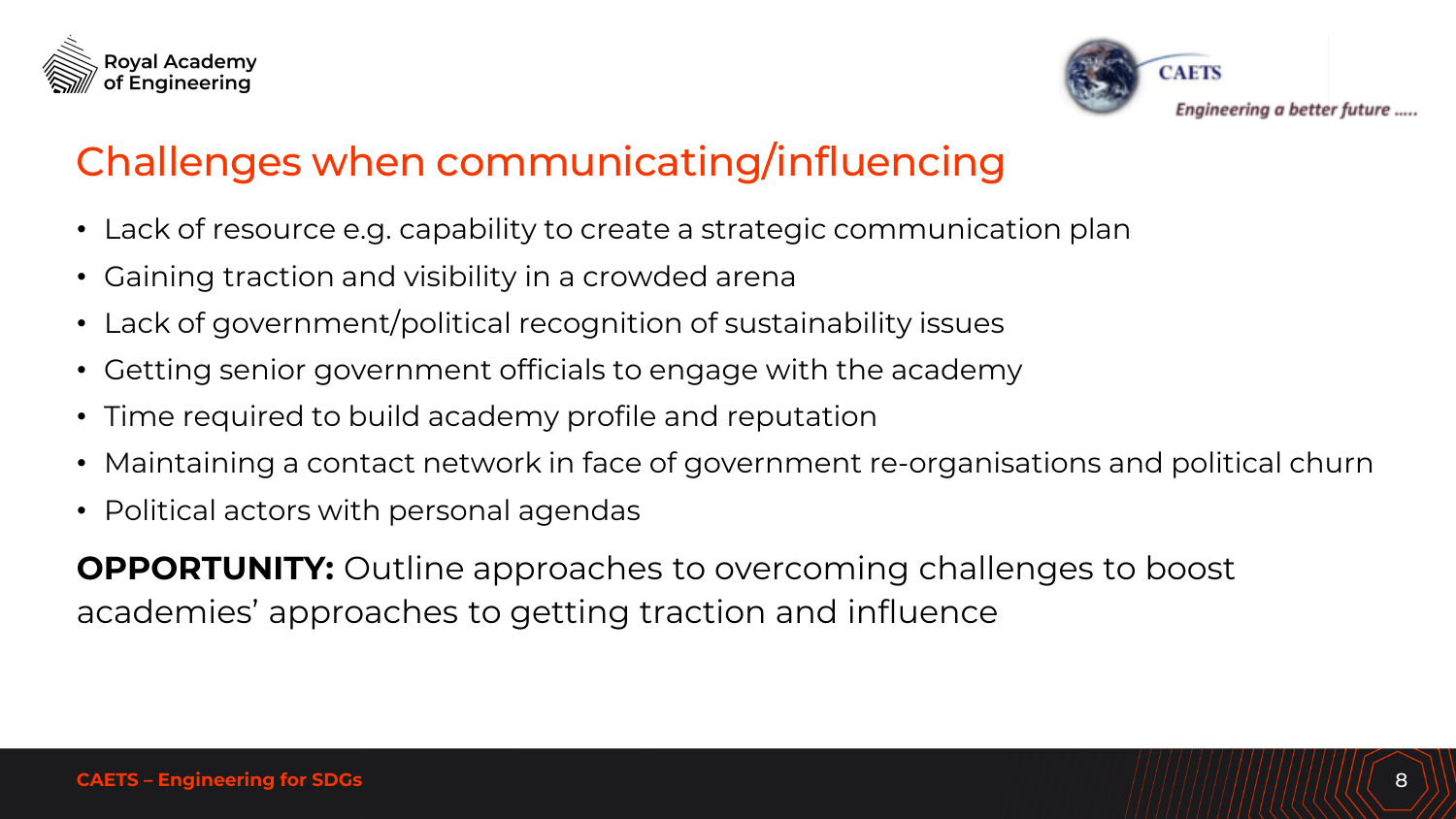



## Risks to the academy

- Risks to independence, reputation, credibility etc
- Conflicts of interest
- Upsetting government
- Academy advice not recognised
- Not overcommitting
- Division within Fellowship

**OPPORTUNITY:** Guidance on how to manage such risks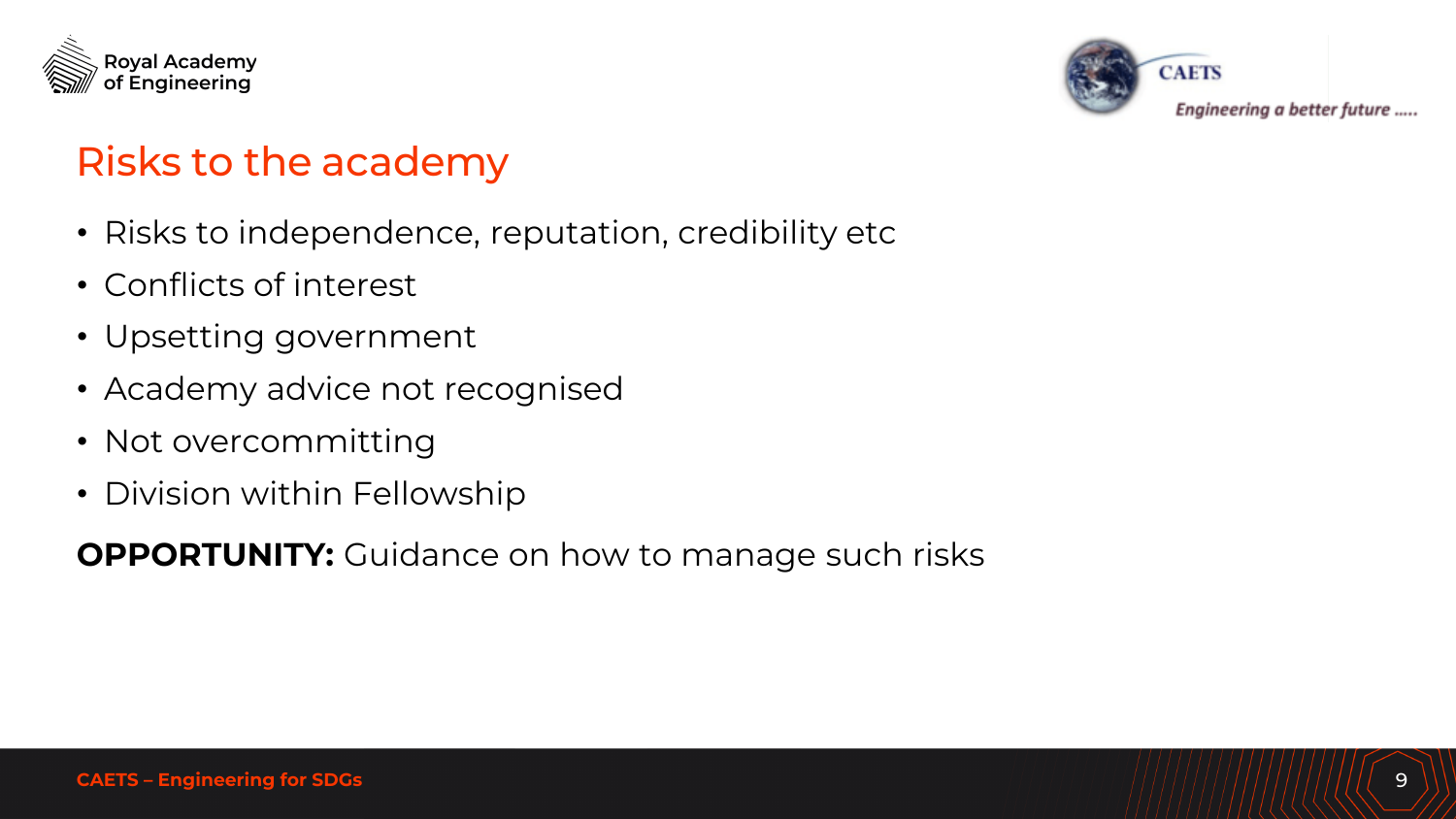



### What can we do next?

#### **Internal facing: CAETS capacity building**

- A resource that shares survey findings and group's insight
- Brochure/handbook style resource that provides guidance e.g. broken down into:
	- i. Introduction: making the case for engineering advice, and how
	- ii. Case Studies: 2-3 practical, detailed accounts of academies' successful approaches, and what enabled them
	- iii. Opinion pieces: 2-3 academies discussing their experiences, their academy's journey, how they operated in specific political environments
	- iv. Contact points: who to speak to within CAETS to enable knowledge sharing conversations

#### **External facing: telling the story of how engineers contribute to SDGs**

• How can the survey data help us tell the world about the importance of engineering expertise and advice in achieving the SDGs?